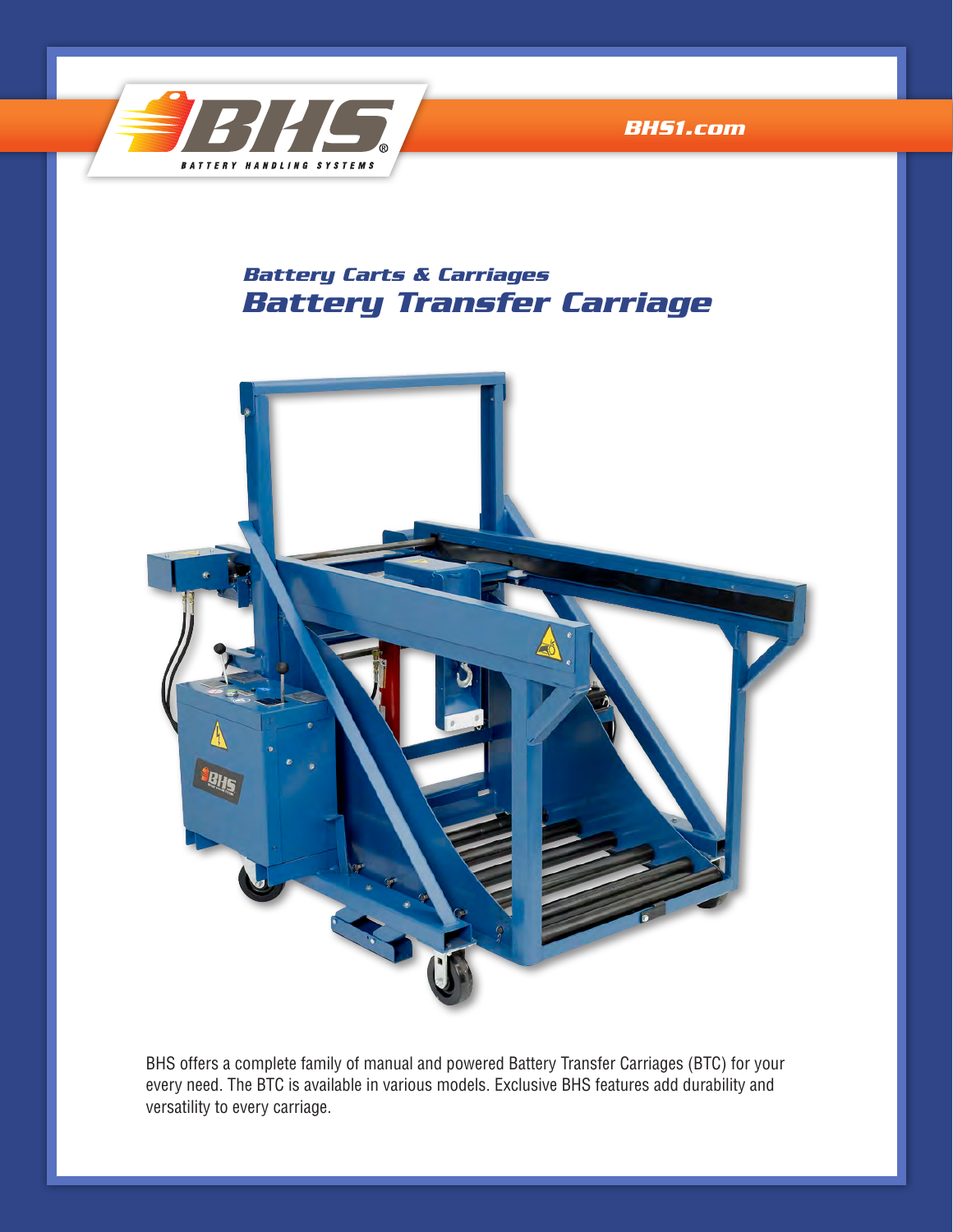# *Battery Transfer Carriage Battery Carts & Carriages*

The BHS Battery Transfer Carriage (BTC) is a manually operated, portable battery changer available in various models utilizing a combination of manual and powered functions. Choose from the available models, options and compartment widths to customize a BTC to your specifications.

# *Available Models*



# **Winch (BTC-WINCH)**

The BHS Winch Model Battery Transfer Carriage has an adjustment height of 5.5" to 23.5" (140 mm to 597 mm) and is available in two roller widths. The Winch model features spark-proof poly rollers, large 6" (152 mm) phenolic casters, and is recommended for maintenance tasks only.



# **Manual Extraction & Manual Lift (BTC-MPP)**

This fully manual-operated Battery Transfer Carriage features a hand wheel to ensure control of extractor arm operation. Raising and lowering is accomplished with a center-mounted manual hand jack. Lift range is from 5.5" to 23.5" (140 mm to 597 mm).



## **Manual Extraction & Powered Lift (BTC-MPPEL)**

This combination manual extraction and powered lift Battery Transfer Carriage features a hand wheel for extractor arm operation. Raising and lowering is accomplished with a center-mounted hydraulic cylinder controlled by a manual control valve with overload relief for additional safety. Power is supplied by a 12-volt hydraulic power unit. Lift range is from 5.5" to 21.5" (140 mm to 546 mm).



## **Powered Extraction & Manual Lift (BTC-MPPEE)**

This combination manual lift and powered extraction Battery Transfer Carriage features a hydraulic operated extractor arm. Extraction is accomplished with a heavy-duty hydraulic motor controlled by a manual control valve with overload relief for additional safety. Power is supplied by a 12-volt hydraulic power unit. Raising and lowering is accomplished with a centermounted manual hand jack. Lift range is from 5.5" to 23.5" (140 mm to 597 mm).



## **Powered Extraction & Powered Lift (BTC-MPPAE)**

This fully powered Battery Transfer Carriage features a hydraulic operated extractor arm. Raising and lowering is accomplished with a center-mounted hydraulic cylinder. Each function is controlled by a manual control valve with overload relief for additional safety. Power is supplied by a 12-volt hydraulic power unit. Lift range is from 5.5" to 21.5" (140 mm to 546 mm).

# *Features & Benefits*

- Provides safe and easy low cost battery handling solution
- Versatile height adjustment allows battery extraction from most battery compartments
- Large 6" (152 mm) phenolic wheels help protect floors and provide low rolling resistance
- Many flexible options available to satisfy unique battery handling requirements
- High 3,000 lb (1,360 kg) load capacity rating (based on 40" [1,016 mm] long battery battery length longer than 40" [1,016 mm] will reduce capacity)
- Each model available in multiple compartment widths
- Power enclosure standard on all electric models allowing easy service and maintenance\*

*\*Excludes BTC-MPP*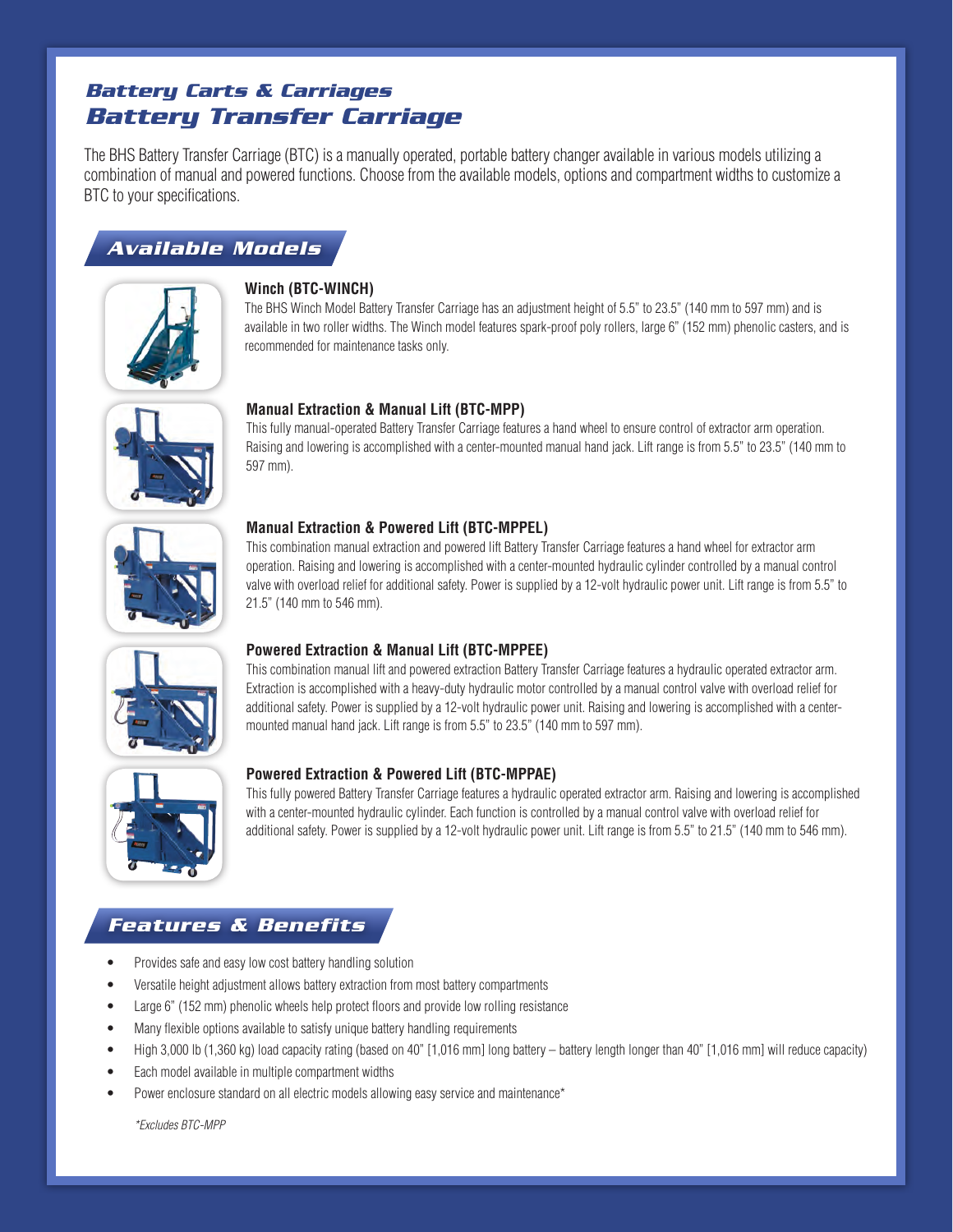# *Standard Features*



**Hook & Chain Extraction**  Hook and chain is the standard method of extraction for easy battery removal.



**Vector Floor Lock** Vector floor locks eliminate the need for attachment chains during battery extraction and come with easy-to-lift handles.



**Ergonomic Controls** Each powered BTC model contains easy-to-use ergonomically designed controls for powered lift and extraction.



**Parking Brake**  The parking brake keeps the unit in place when not in use.

# *Available Options*

#### **7" Cantilever (BTC-CAN-7)**

Extends extractor arm reach an additional 7" (178 mm) and is ideal for use with outriggers

### **7" Cantilever & 6" Extension Bed (BTC-CAN-7-6)\***

7" (178 mm) additional extractor arm reach is ideal for use with outriggers, and 6" (152 mm) bed extension accommodates longer batteries

#### **7" mm Cantilever & 8" Extension Bed (BTC-CAN-7-8)\***

**BTC-CAN-7**

7" (178 mm) additional extractor arm reach is ideal for use with outriggers, and 8" (203 mm) bed extension accommodates longer batteries

### **14" Cantilever & 6" Extension Bed (BTC-CAN-14-6)\*†**

14" (356 mm) additional extractor arm reach is ideal for use with outriggers, and 6" (152 mm) bed extension accommodates longer batteries

### **Extra Capacity (BTC-EC)\*†**

Increases capacity to 3,400 lb (1542 kg) while standard capacity is 3,000 lb (1360 kg)

\* *Consult Factory on this option.*

† *Long batteries will reduce load capacity.*



**Hydraulic Jack**  For manual elevation changes, the hydraulic jack allows the operator to raise and lower the unit to accommodate various lift truck roller heights.

#### **Push-Arm Extension (BTC-PA)**

Low cost solution for extending extractor arm an additional 4" (101 mm) past the standard 6" (152 mm) extension

**Rubber Bumper (BTC-RB)** Protects lift truck during battery change-outs

#### **Rubber Guard (BTC-RGD)**

Completely encloses chain and sprockets for safe operation

### **Track Mount (BTC-TM)**

Provides dedicated location for battery change-out Note: Single Guide Flat Track (SGT-F) is used for the Track Mount option, and minimum roller height is 6" (152 mm) with track mount

#### **Vacuum Extraction (BTC-VAC)**

Vacuum option eliminates the need for manual hook-up and reduces wear and tear on batteries (available on MPPAE and MPPEE models only)

#### **Self Contained Charger (BTC-CHGR)**

Fully enclosed 110 volt charger for use with powered BTC models